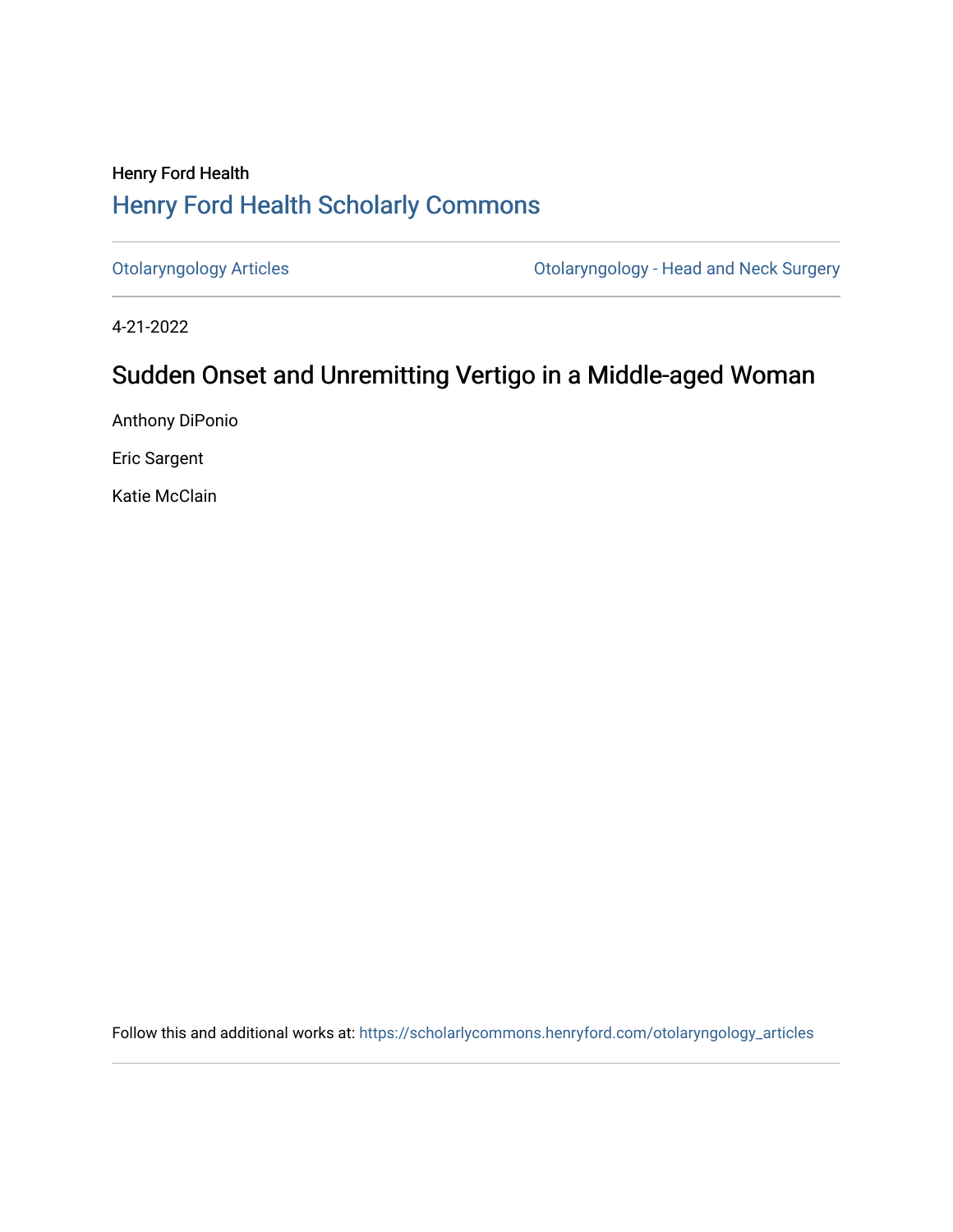# Sudden Onset and Unremitting Vertigo in a Middle-aged Woman **Clinical Challenge | RADIOLOGY**

Anthony DiPonio, DO; Eric Sargent, MD; Katie McClain, DO



**Figure 1.** Preoperative audiogram reveals a right-sided low- to mid-frequency moderate conductive hearing loss and a bilateral high-frequency sensorineural hearing loss. dB denotes decibels; HTL, hearing threshold level; SL, sensation level; SRT, speech reception threshold; and TDH, telephonic dynamic headphones.

**A 51-year-old woman** presented with a 24-hour history of severe dizziness that she described as "room spinning," right aural fullness, and a subjective right-sided hearing loss. She denied any medical history of vertigo, recent upper respiratory infection, head trauma, or prior otologic surgery.

A physical examination revealed no abnormalities on otoscopic evaluation; however, a strongly positive right-sided Dix−Hallpike test was elicited with rotary nystagmus; a subsequent Epley maneuver was performed. The patient's symptoms subjectively worsened during the following several days. Therefore, an audiogram test (Figure 1) and computed tomography (CT) of the temporal bone were performed.

#### **WHAT IS YOUR DIAGNOSIS?**

- **A.** Superior semicircular canal dehiscence syndrome
- **B.** Pneumolabyrinth
- **C.** Labyrinthitis
- **D.** Meniere disease

## **Diagnosis**

**B.** Pneumolabyrinth

### **Discussion**

The patient's audiogram findings revealed a right-sided low- to midfrequency moderate conductive hearing loss, as well as a bilateral high-frequency sensorineural hearing loss (Figure 1). Findings of the CT of the temporal bone were important for air within the vestibule and the semicircular canals, as well as in the basal turn of the cochlea, consistent with a pneumolabyrinth (Figure 2). All 4 of the possible diagnoses may be responsible for causing symptomatic dizziness. However, the presence of air in the bony labyrinth is specific for a pneumolabyrinth, and therefore, the remaining options would be incorrect.

Pneumolabyrinth was first described in 1984 by Mafee and colleagues<sup>1</sup> who observed air in the vestibule and cochlea on post-

[jamaotolaryngology.com](http://www.jamaotolaryngology.com?utm_campaign=articlePDF%26utm_medium=articlePDFlink%26utm_source=articlePDF%26utm_content=jamaoto.2022.0447) **(Reprinted) JAMA Otolaryngology–Head & Neck Surgery** Published online April 21, 2022 **E1**

© 2022 American Medical Association. All rights reserved.

[Quiz at jamacmelookup.com](https://edhub.ama-assn.org/jn-learning/module/10.1001/jamaoto.2022.0447?utm_campaign=articlePDF%26utm_medium=articlePDFlink%26utm_source=articlePDF%26utm_content=jamaoto.2022.0447)